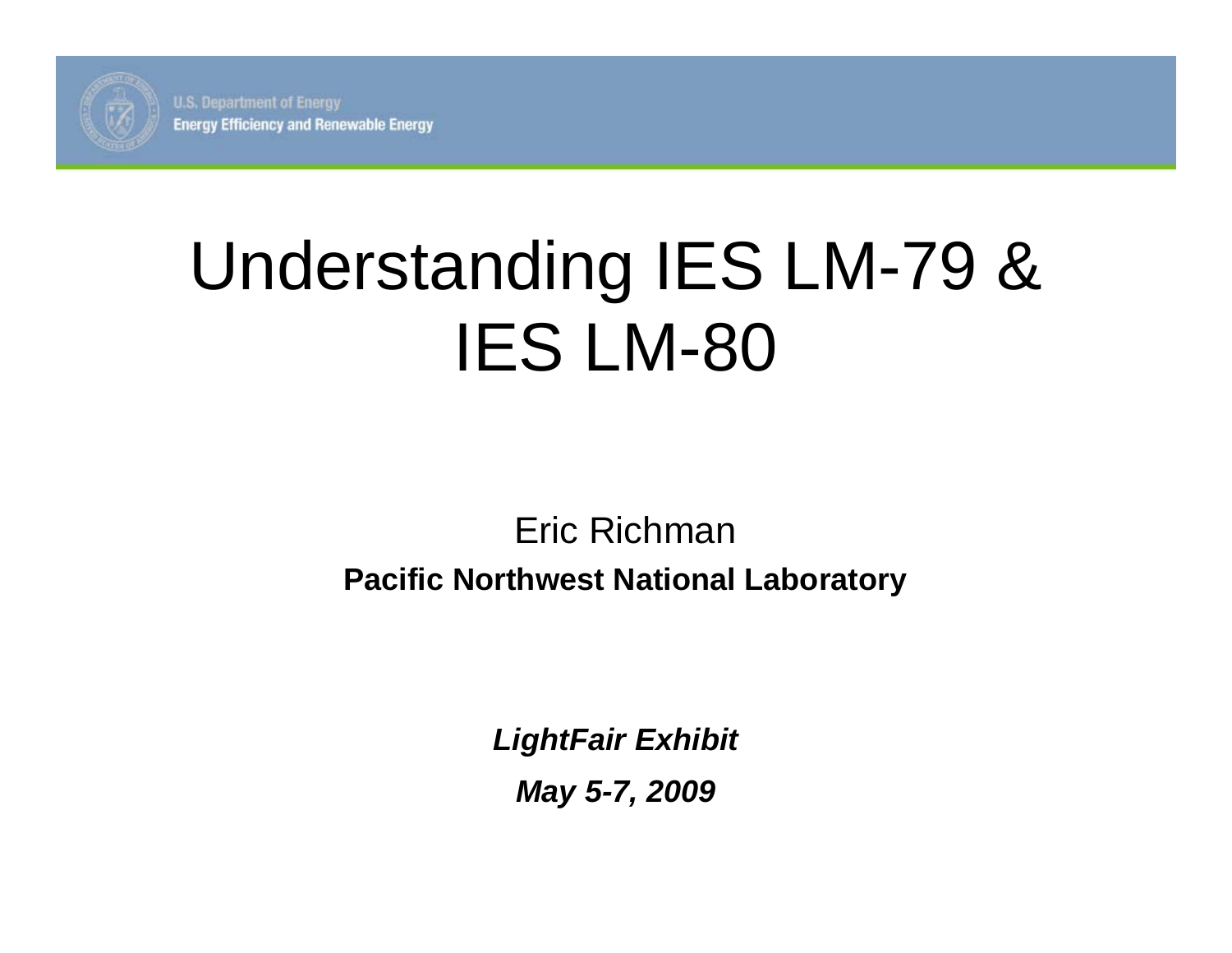

### IES LM-79

"Electrical and Photometric Measurements of Solid-State Lighting Products"

- Approved method describing procedures and precautions in performing reproducible measurements of LEDs:
	- total flux,
	- electrical power,
	- efficacy (lm/watt), and
	- chromaticity

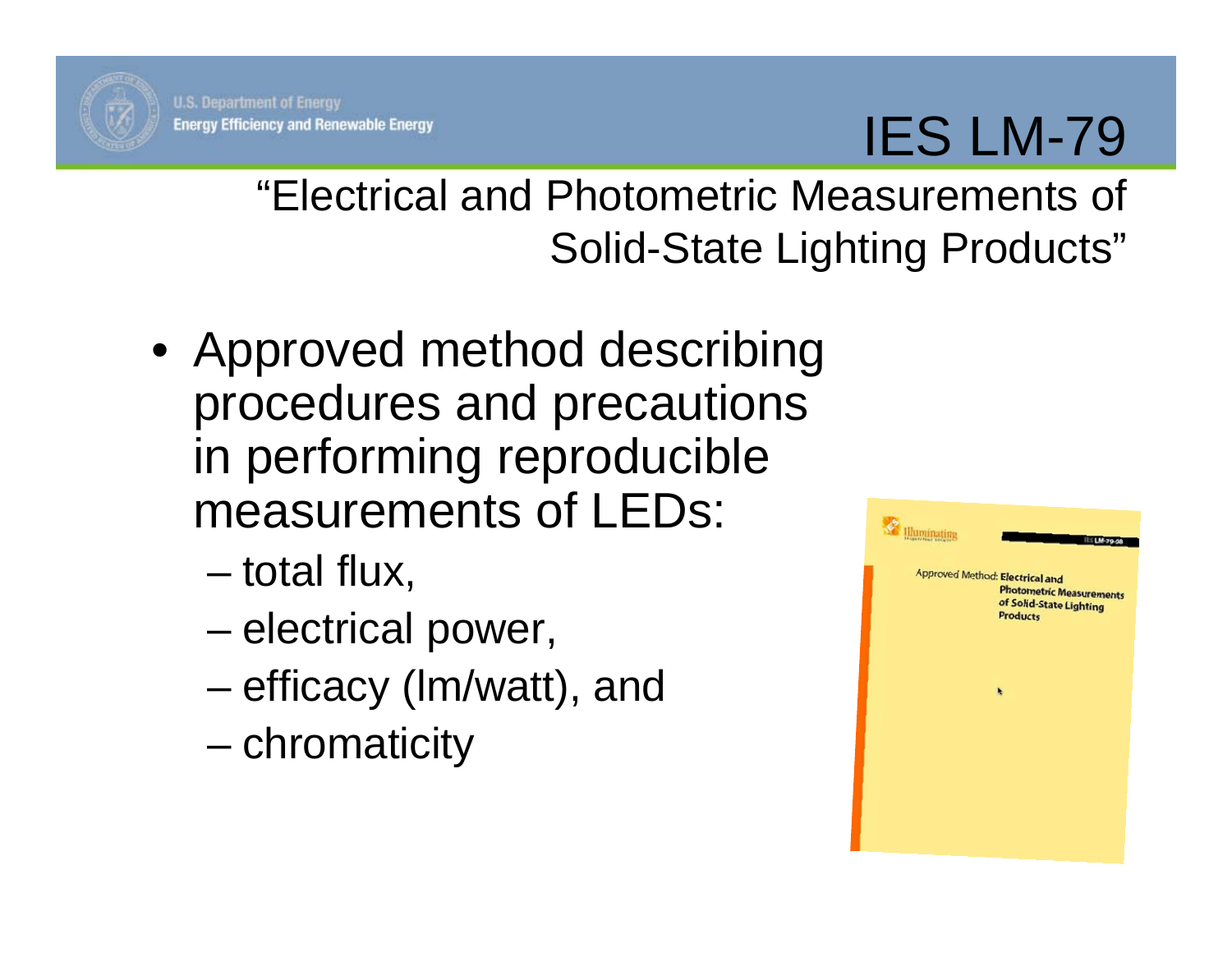

- Applies to LED-based products incorporating control electronics and heat sinks:
	- Products requiring only line voltage or DC power supply
	- Includes complete LED luminaires and
	- Integrated LED sources (LED chips with heat sinks)
- Does *not* cover
	- LED products requiring external operating circuits or heat sinks (bare LED chips, pkgs, and modules)
	- Fixtures designed for LED products but sold without a light source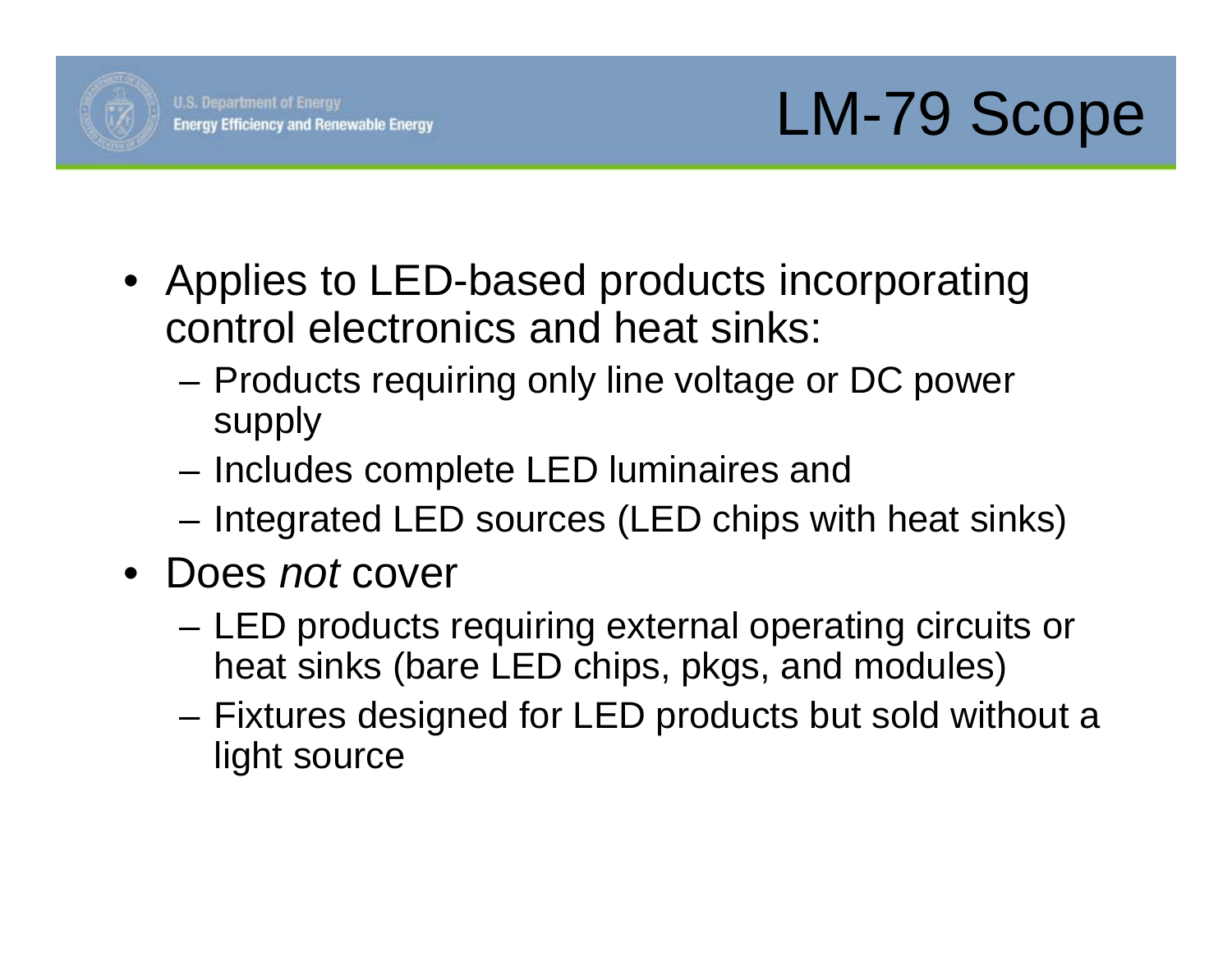

- LM-79 requires complete luminaire testing
- Traditionally, photometric evaluation of lighting products is based on separate tests for lamps and luminaires ("relative")
- For SSL products, LED lamps typically *cannot* be separated from their luminaire because of heat effects ("absolut

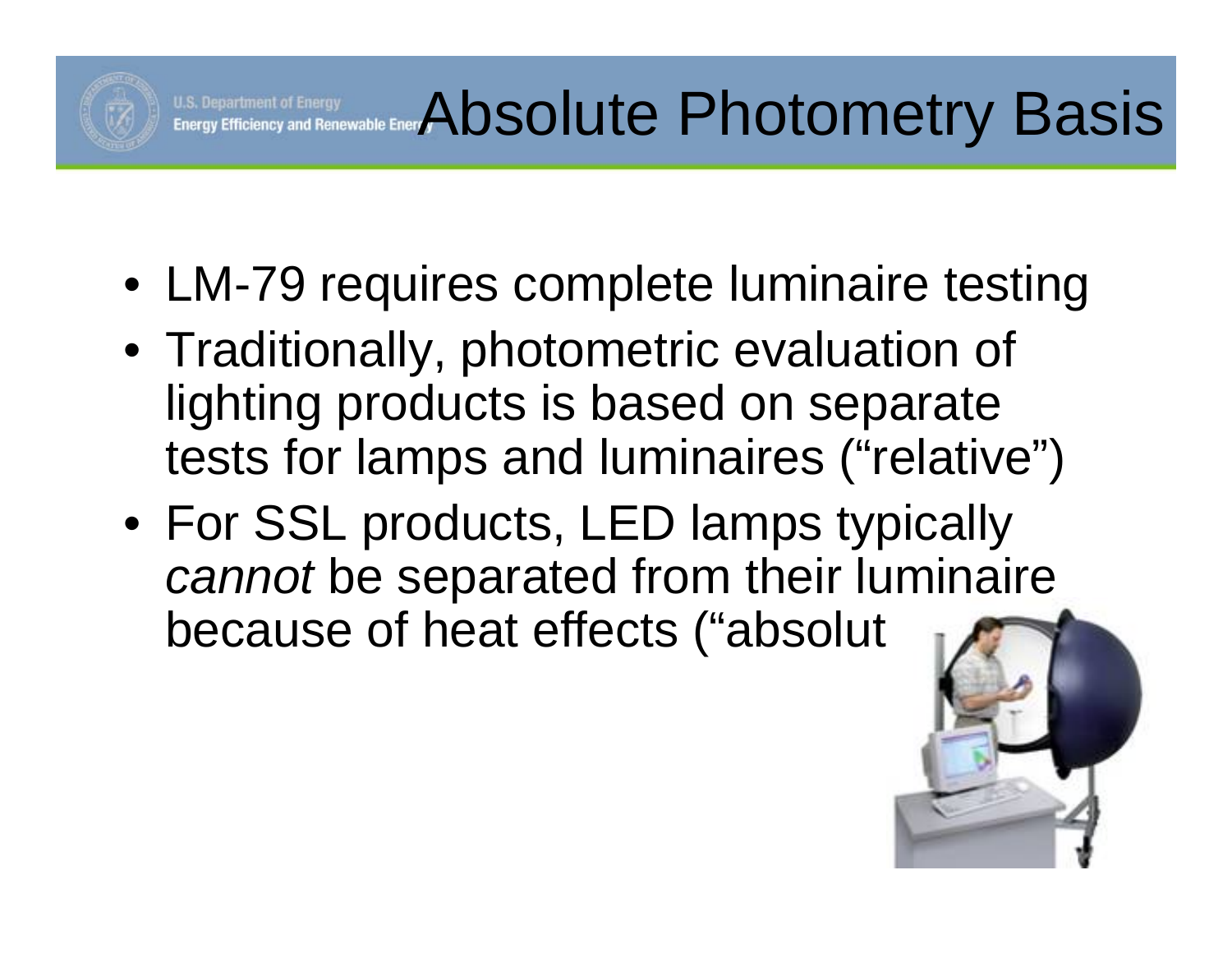

# Relative vs. Absolute Photometry

### • Relative testing

- Lamps of interest and luminaire (with reference lamp) are measured separately. Then the actual light distribution and intensity of the complete luminaire of interest is derived by normalization of the test data
- Absolute testing
	- The actual light distribution and intensity of the luminaire of interest is measured directly from the complete luminaire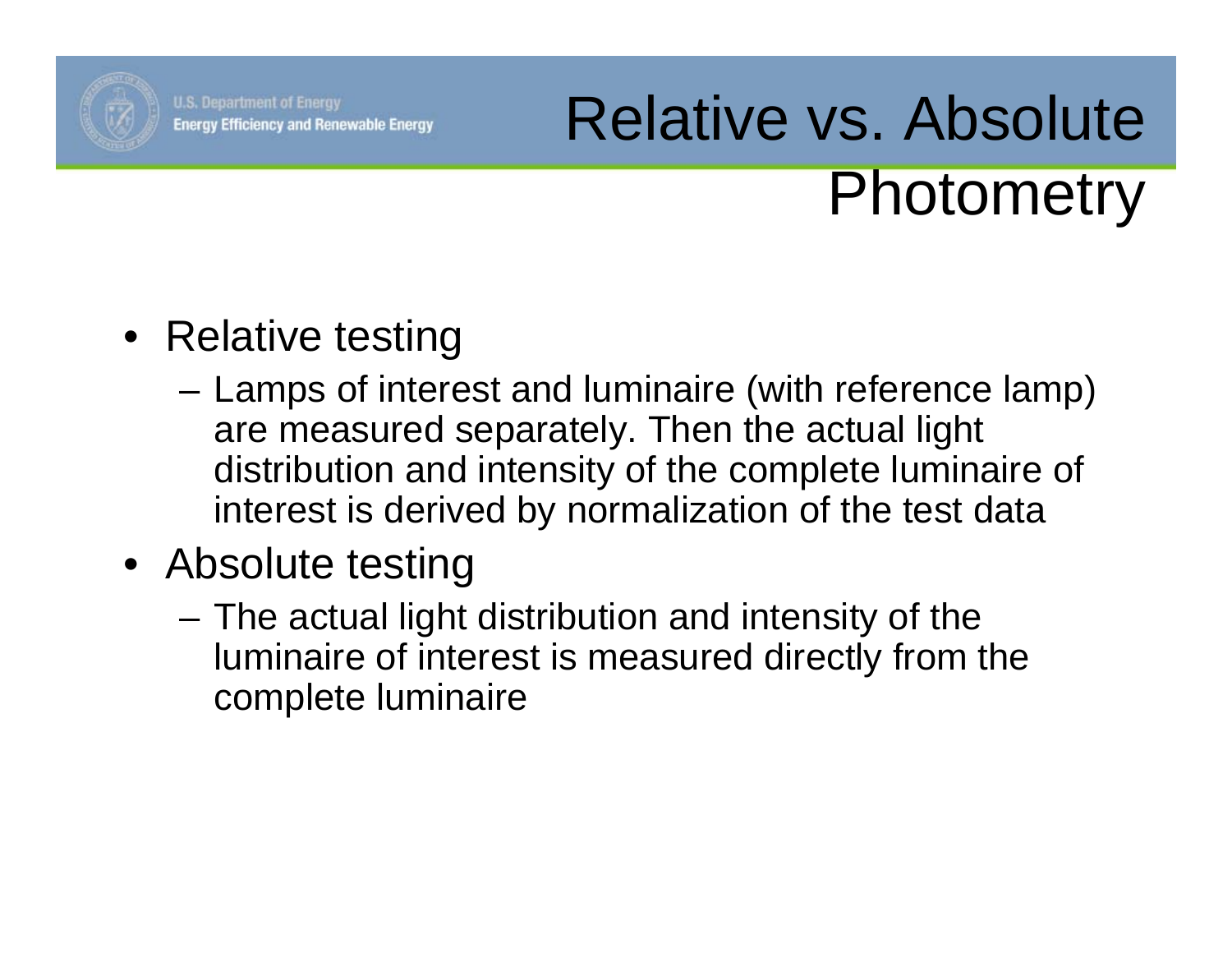

- Ambient conditions
	- Temperature maintain at  $25C +1C$  (within 1m)
	- Mounting limit thermal transfer
	- Air flow limited
- Power Supply characteristics
	- AC waveshape limit to harmonic RMS of 3%
	- Voltage regulation to +/- 2%
- Seasoning and stabilization
- Testing orientation
- Electrical settings
- Instrumentation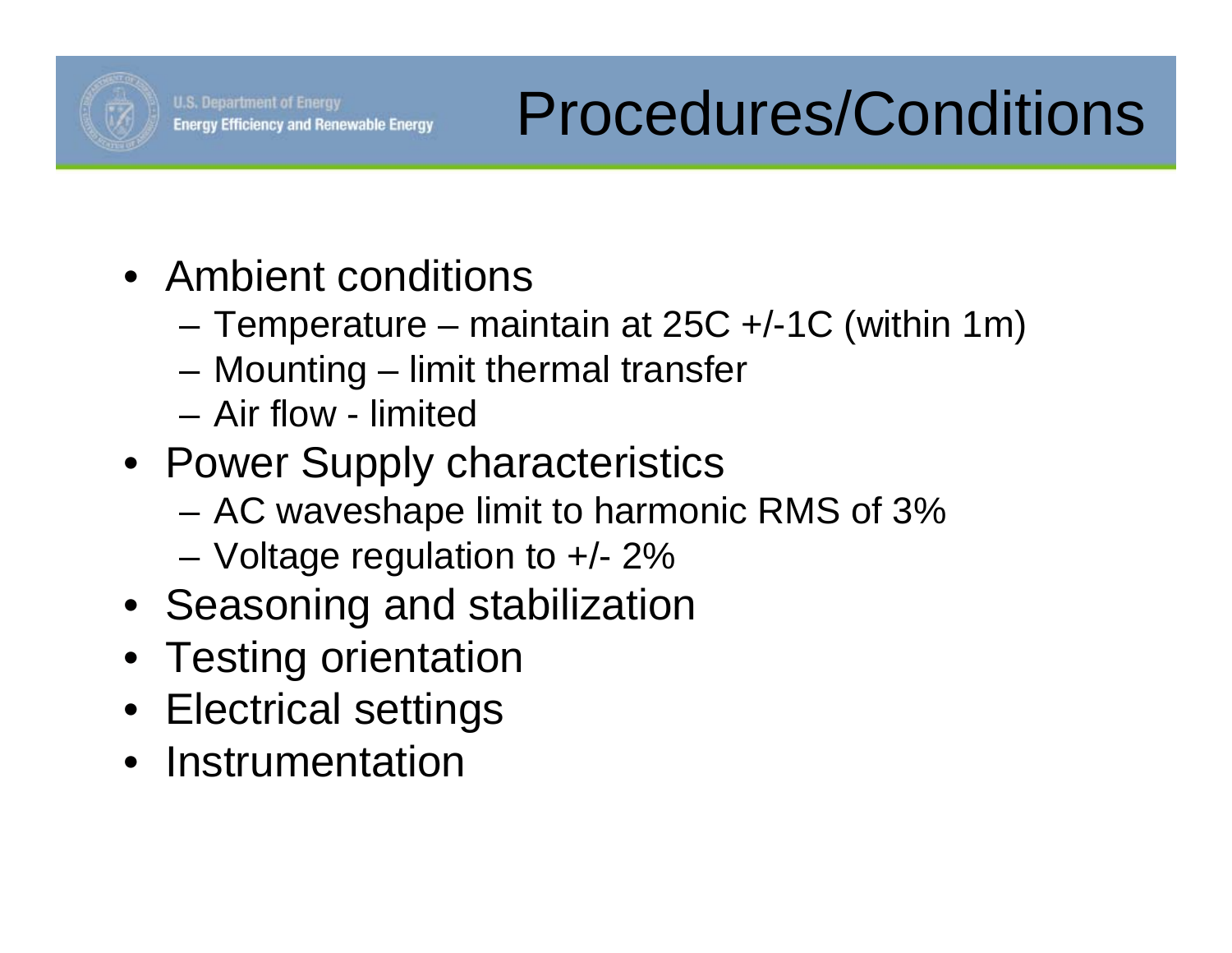

## Test Methods: Integrating Sphere System

For measuring Total luminous flux and color:

• Photometer – Total Luminous Flux

•Spectral Radiometer (preferred) - Spectral Radiant Flux (to derive total luminous flux and color qualities)



(a) Setup for all types of SSL products

(b) Setup for SSL products with only forward emission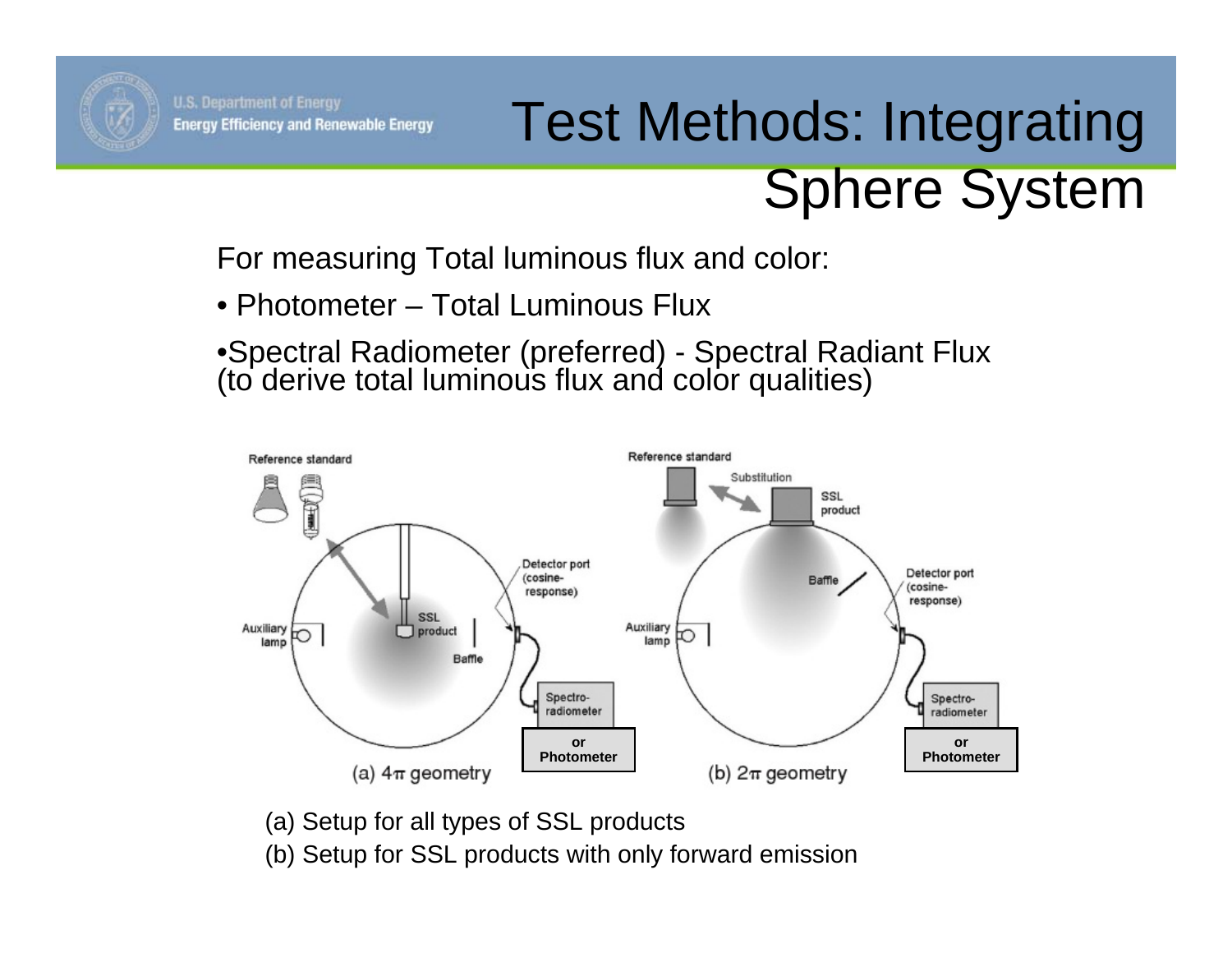

# Test Methods: Goniophotometer System

For measuring luminous Intensity Distribution

•Total Luminous Flux is derived

•Provides color characteristics with Spectral radiometer including CCT, CRI

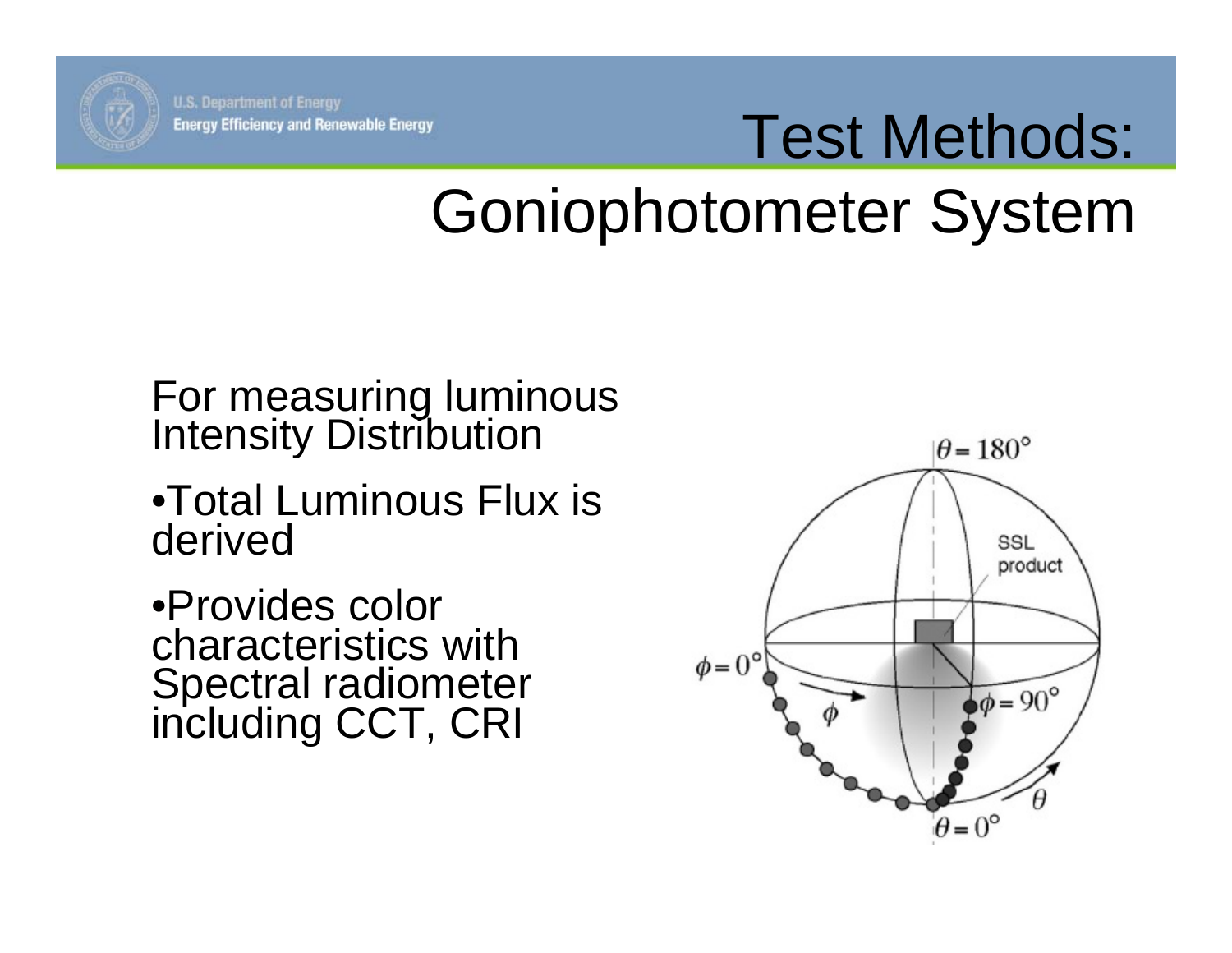

- Total Luminous Flux
- Luminous Intensity Distribution
- Electrical Power
- Luminous Efficacy (calculation)
- Color Characteristics
	- Chromaticity
	- CCT
	- CRI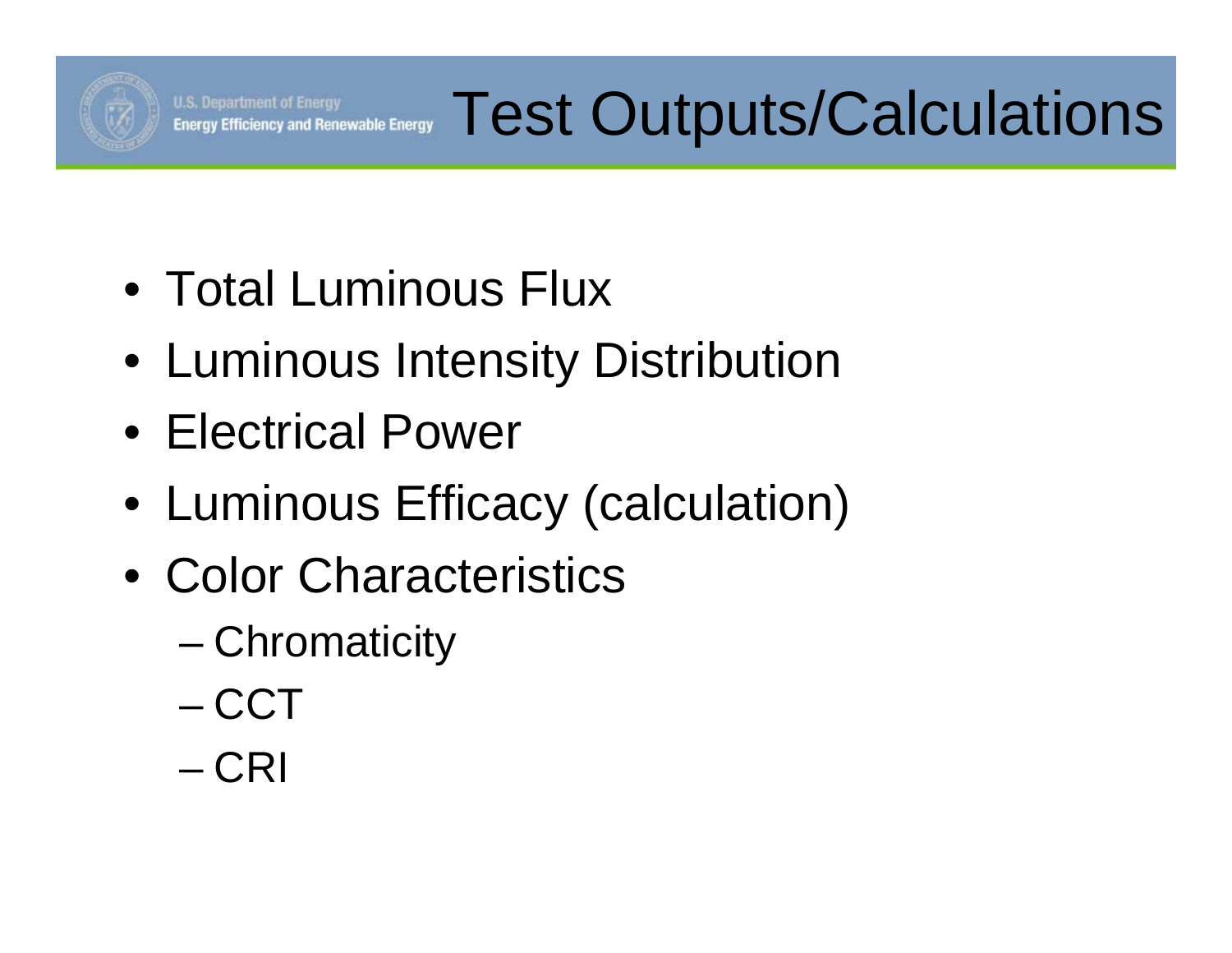

## IES LM-80

#### "Measuring Lumen Maintenance of LED Light Sources"

- Approved method for measuring lumen depreciation of solid-state (LED) light sources, arrays and modules
- Does not cover measurement of luminaires.
- Does not define or provide methods for estimation of life.

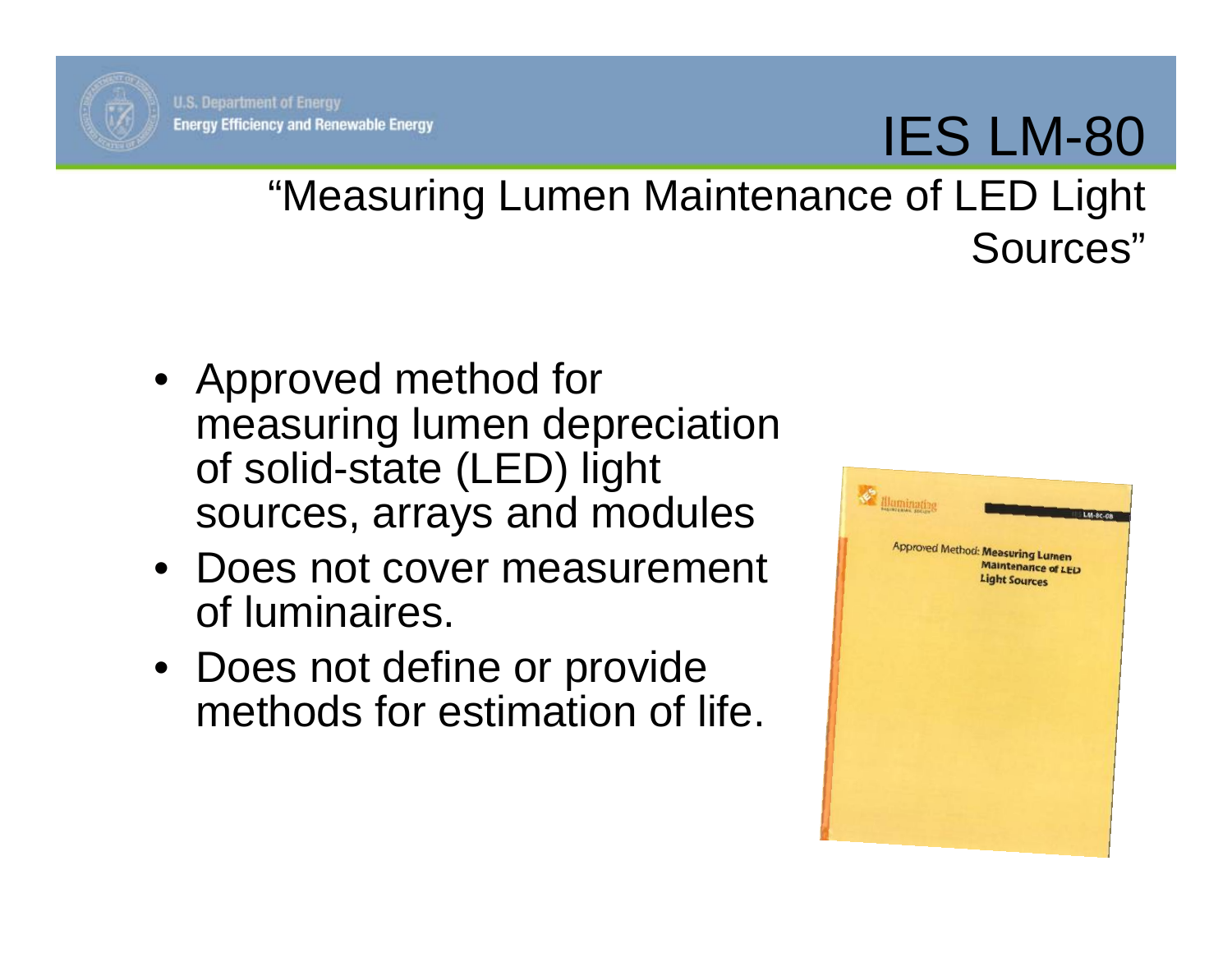

- "Operational failure"
	- Most light sources "burn out" (End of "Life")
	- Lamp life is typically rated at 50% failure rate
	- *LEDs typically don't fail (no filament to "burn")*



Rated lamp life is point where 50% of lamps have failed, or 20,000 hours on this curve.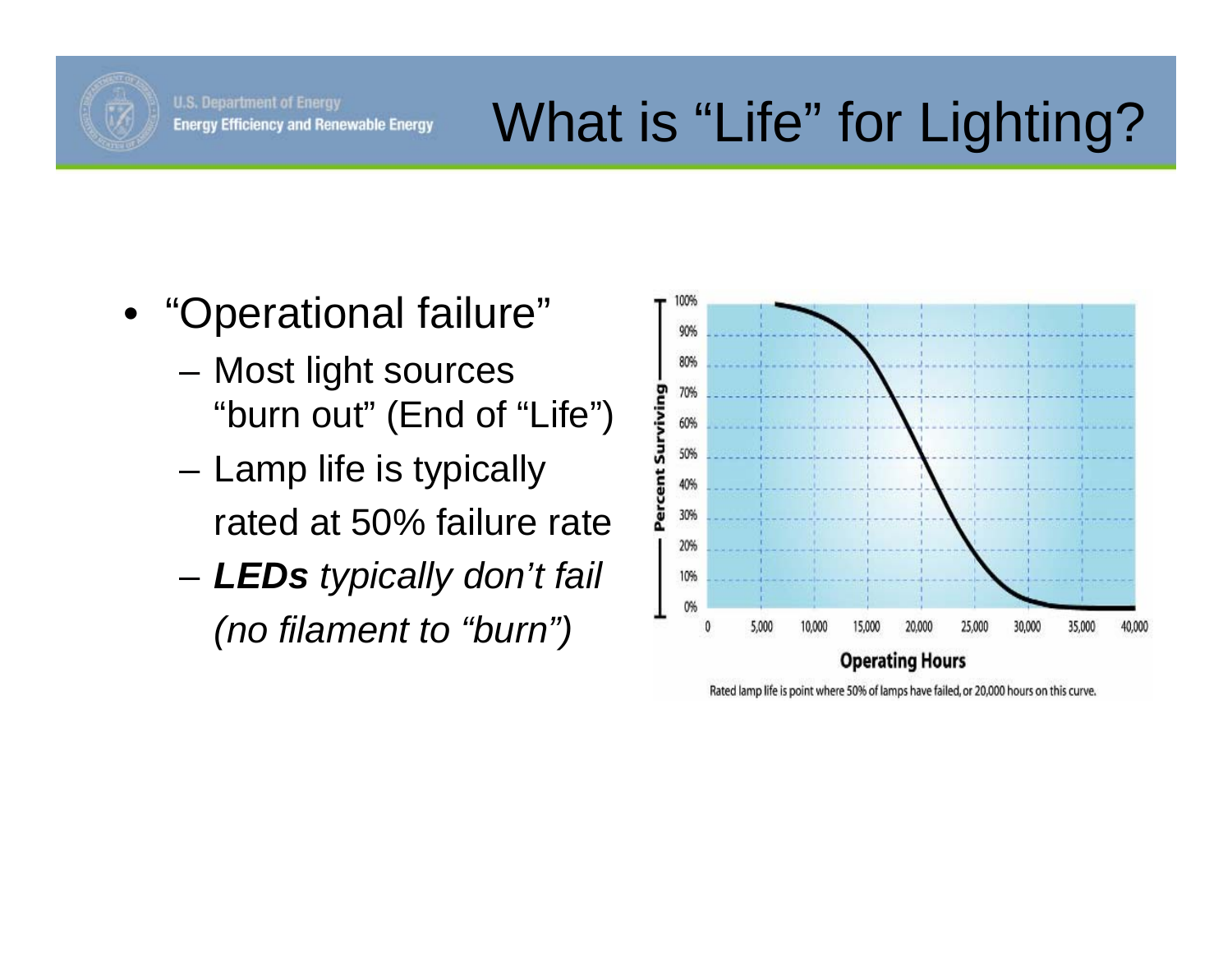

- Useful light output (Lumen Maintenance)
	- All light sources degrade but most just "burn out" before serious loss of light output
	- LEDs continue to degrade eventually beyond useful light output



Source: Lighting Research Center - Rea 2000; Bullough 2003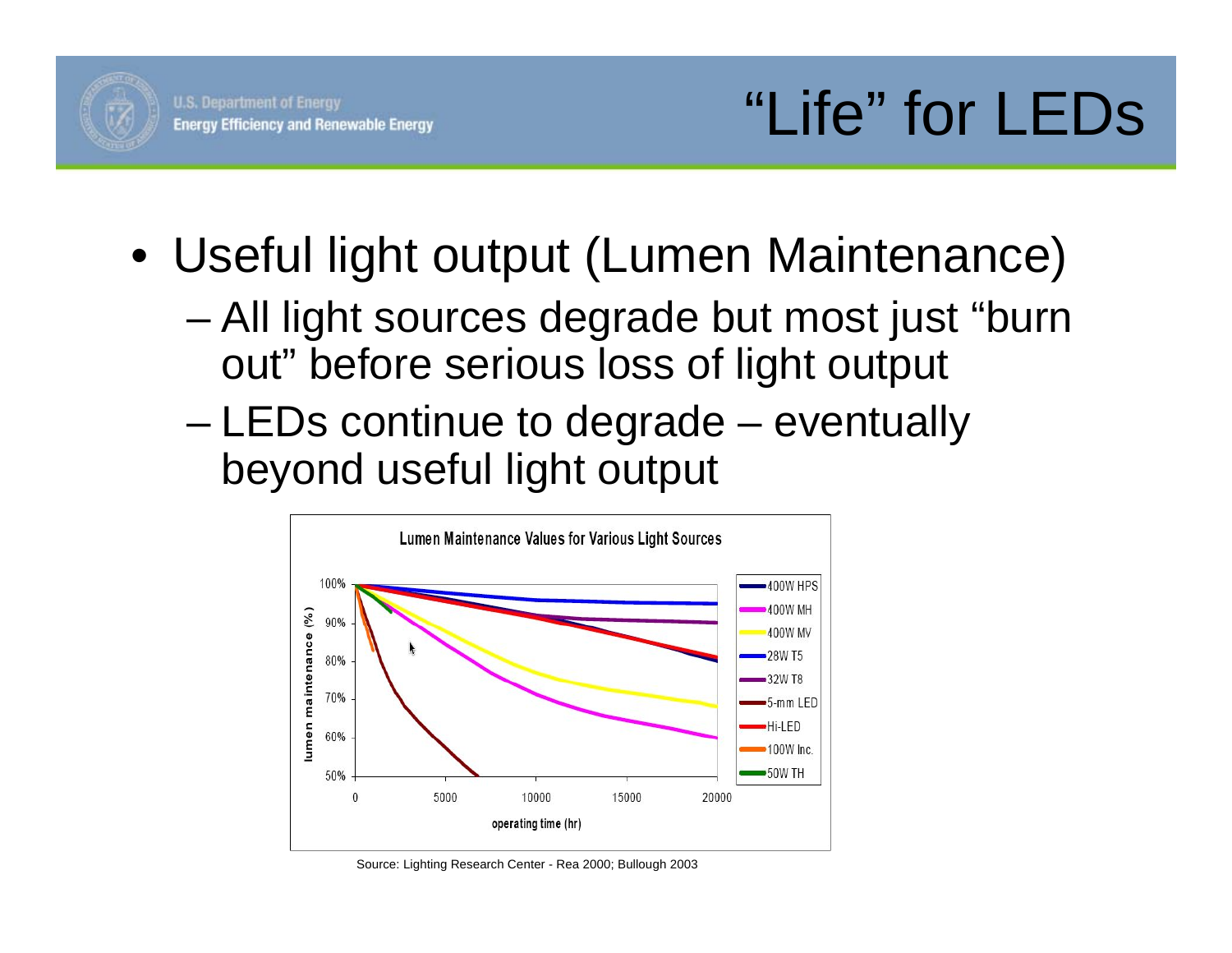

- Ambient conditions and setup
	- Case Temperature measured and maintained
	- Case Temperature measurement point
	- Airflow minimized
	- Operating orientation & spacing per manufacturer
- Electrical
	- Voltage and Current (AC or DC levels)
	- Voltage waveshape (harmonic distortion <3%)
	- Current Regulation
- Instrumentation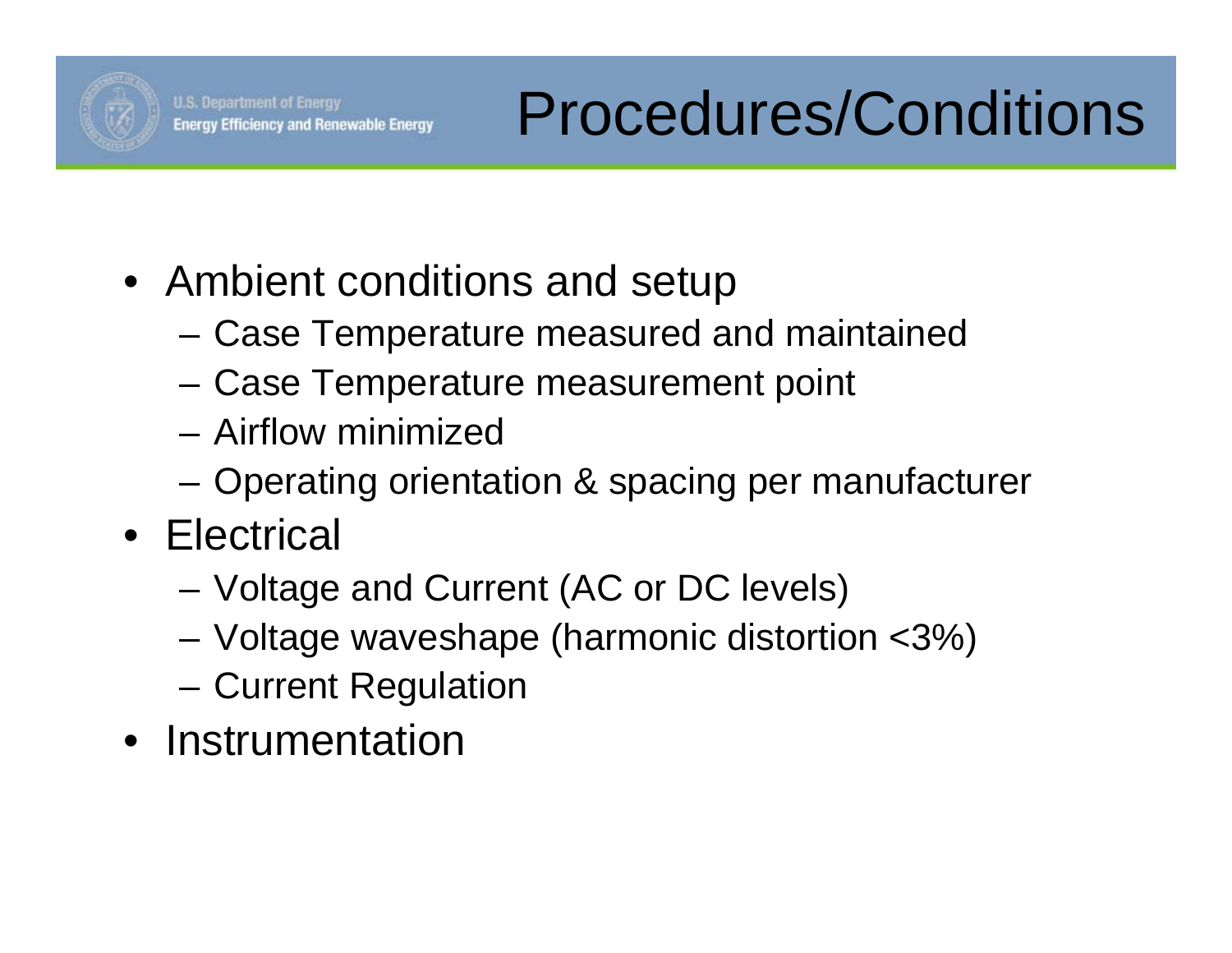

- Case Temperatures
	- Measurement performed at multiple temperatures to address in-situ conditions
	- 55C, 85C and 3rd manufacturer selected temperature
- Photometry
	- Spectral radiometer preferred method
	- Temperature: 25C ambient
	- Drive current per manufacturer
- Testing Intervals
	- 6000 hours min testing period. 10K preferred.
	- Minimum at least every 1000 hours